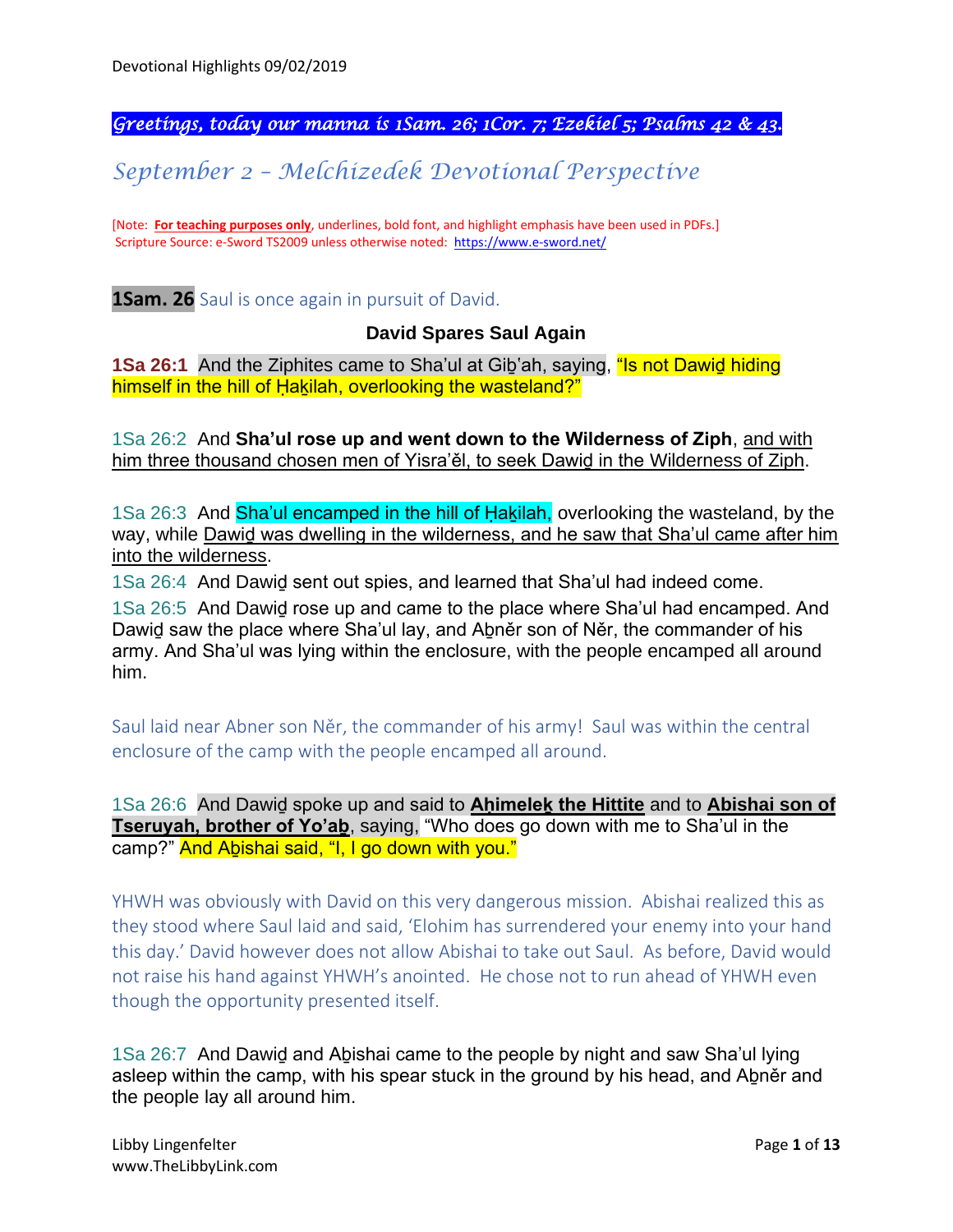1Sa 26:8 And Abishai said to Dawiḏ, "Elohim has surrendered your enemy into your hand this day. And now, please, let me strike him at once with the spear, right into the earth, and not a second time!"

1Sa 26:9 But Dawiḏ said to Abishai, "Do not destroy him, for who shall stretch out his hand against the anointed of **יהוה**, and be guiltless?"

1Sa 26:10 Dawiḏ also said, "As **יהוה** lives, except **יהוה** does smite him, or his day come that he shall die, or he shall go out to battle and perish,

1Sa 26:11 far be it from me, by **יהוה**, that I stretch out my hand against the anointed of **יהוה**. **And now, please take the spear and the jug of water that are by his head, and let us go."**

Once again, David obtains evidence of Saul's spear and water jug; to not only show Saul but all his men; that if he had wanted to kill Saul; he had ample opportunity. Not to have taken advantage of one's military enemy would go against the logic of most, if not all, the soldiers present. All would respect the nobility, restraint, and respect David exhibited.

1Sa 26:12 **So Dawiḏ took the spear and the jug of water by Sha'ul's head**, and they went away. And no man saw it or knew it or awoke, for they were all asleep, because a deep sleep from **יהוה** had fallen on them.

1Sa 26:13 And Dawiḏ passed over to the other side, and stood on the top of a hill far away, a great distance being between them.

1Sa 26:14 And Dawiḏ called out to the people and to **Aḇněr son of Něr**, saying, "Do you not answer, Abněr?" And Abněr answered and said, "Who are you, calling out to the sovereign?"

David puts Abner, Saul's commander of his army, in his place. He gives him an instant 'attitude adjustment.'

1Sa 26:15 And Dawid said to Abněr, "Are you not a man? And who is like you in Yisra'ěl? Why then have you not guarded your master the sovereign? For one of the people came in to destroy your master the sovereign.

1Sa 26:16 **"What you have done is not good. As** יהוה **lives, you are worthy to die, because you have not guarded your master, the anointed of** יהוה**. And now see where the sovereign's spear is, and the jug of water that was by his head."**

1Sa 26:17 And Sha'ul recognized Dawiḏ's voice, and said, "Is that your voice, my son Dawiḏ?" And **Dawiḏ said, "It is my voice, my master, O sovereign."**

1Sa 26:18 And he said, "Why is this that my master is pursuing his servant? For what have I done, or what evil is in my hand?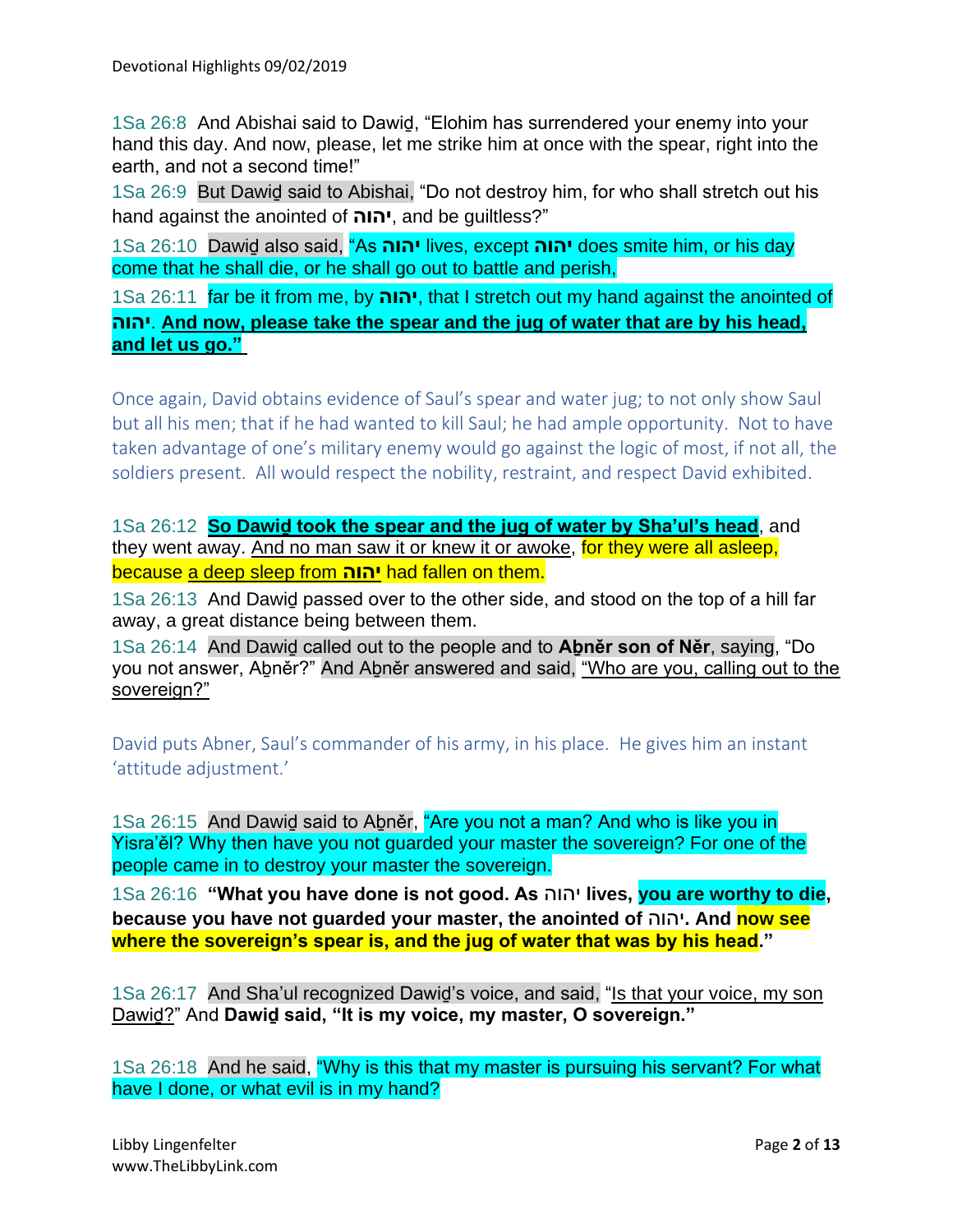1Sa 26:19 "And now, please, let my master the sovereign hear the words of his servant: If **יהוה** has moved you against me, let Him accept an offering. But if it is the children of men, then they are cursed before **יהוה**, for they have driven me out today that I should not join myself to the inheritance of **יהוה**, saying, 'Go, serve other mighty ones.'

1Sa 26:20 "And now, do not let my blood fall to the earth before the face of **יהוה**. For the sovereign of Yisra'ěl has come out to seek a flea, as when one hunts a partridge in the mountains."

David attempts to reason with Saul. Once again, Saul repents but will it last?

1Sa 26:21 And Sha'ul said, "I have sinned. Come back, my son Dawiḏ. For no more am I going to do evil to you, because my life was precious in your eyes today. See, I have acted foolishly, and have greatly strayed."

1Sa 26:22 And Dawiḏ answered and said, "See, the sovereign's spear! And let one of the young men come over and get it.

1Sa 26:23 "And let **יהוה** reward every man for his righteousness and his trustworthiness, for this day **יהוה** gave you into my hand, but I would not stretch out my hand against the anointed of **יהוה**.

1Sa 26:24 "And see, as your life has been valued in my eyes today, so let my life be valued in the eyes of **יהוה**, and let Him deliver me out of all distress."

1Sa 26:25 And Sha'ul said to Dawiḏ, "Blessed are you, my son Dawiḏ, achieving much, and indeed prevailing!" Then Dawiḏ went on his way, and Sha'ul returned to his place.

**Family 'word search' and activity picture follows on next page:**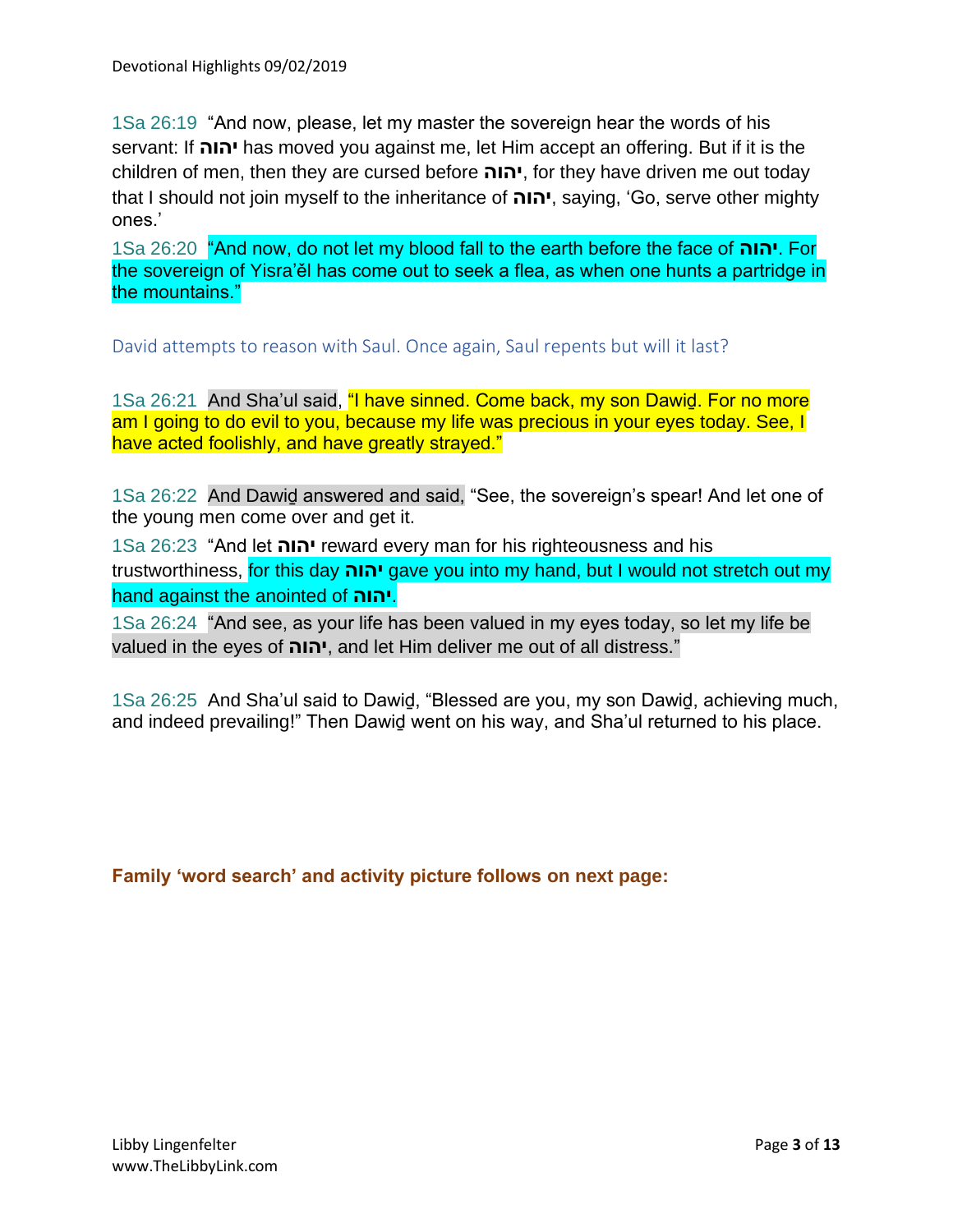https://wordmint.com/public\_puzzles/

# Samuel 24 Amplified Bible (AMP) David Spares Saul's...

| С               |     | R | Ν | S      | p | D                       |   |       | S | Τ                       | I           | G | N | S    | U | 4 |                         | V           | A | M |                         | Ε | ı                       |
|-----------------|-----|---|---|--------|---|-------------------------|---|-------|---|-------------------------|-------------|---|---|------|---|---|-------------------------|-------------|---|---|-------------------------|---|-------------------------|
| P               | V   |   | S | S      | U | Μ                       |   | 2     | P | 2                       | M           | V | T | T    | 4 | L | F                       | E           | 2 | N | S                       | Н | S                       |
| D               | A   | V | I | D      | S | P                       | A | R     | E | S                       | S           | A | U | L    | S | L | I                       | F           | E | W | 4                       | N | S                       |
| A               | D   | p |   | Т      | 2 | R                       |   | G     | H | T                       | E           | 0 | U | S    | W | C | Ν                       | 0           | l | 0 | С                       | S | 0                       |
| ı               | E   |   |   | U      | Н | W                       | L | T     | D | A                       | 4           | H | E | D    | F | H | P                       | N           | V | Н | W                       | S | V                       |
| 4               | G   | A |   | М      | 0 | Τ                       | G | S     | U | 1                       | S           | E | R | A    | p | S | D                       | 4           | S | H | R                       | p | U                       |
| 2               |     | 2 | G |        |   | 0                       | Δ | N     | F | H                       | C           | Τ | I | W    | S | 4 | W                       | 1           | ſ | М | p                       | F | V                       |
| D               | F   | M | E | D      | Τ | D                       | Н | 0     | N | V                       | 0           | E | S | S    | D | C | N                       | C           | T | C | L                       | 4 | L                       |
| W               | S   | T | W | 0      | N | V                       | М | U     | 2 | 4                       | 1           | T | E | C    | D | F | A                       | 1           |   |   | 4                       | R | 0                       |
| E               | 1   | H | A | G      | Н | G                       | U | T     | V | 0                       | D           | V | S | F    | L | R | 4                       | U           | 2 | 4 | $\overline{\mathbf{r}}$ |   | R                       |
| Ν               | U   | A | U | ι      | R | 4                       | 0 | U     | F | H                       | N           | M | H | Α    | C | D | 2                       | N           | V | U |                         | 0 | D                       |
| L               | G   | W |   | S      | R | 4                       | E | C     | T | V                       | A           | C | R | I    | A | U | N                       | L           | Ν | C | E                       | E | S                       |
| 1               | U   | V | 2 | 0      |   | U                       | 2 | F     | G | M                       | S           | V | W | W    | Ε | D | A                       | S           | E | L | U                       | N | A                       |
| A               | 0   |   | E | 2      | Ν | U                       | R | 0     | C | Т                       | V           | E | С | T    | D | I | F                       | F           | 2 | M | W                       | S | N                       |
| C               | 1   |   | р | N      | A |                         | F | P     | H | S                       | H           | N | N | E    | 4 | L | F                       | S           | R | 1 | A                       | U | 0                       |
| G               | D   | D | 0 | 0      | 1 | H                       | М | 4     | H | H                       | Ć           | 0 | T | ı    | R | D | 0                       | 0           | S | F | S                       | V |                         |
| D               |     | 0 | Ν | S      |   |                         | E | Ν     | C | E                       | I           | 1 |   | D    | T | p | G                       | R           | P | H | 1                       | T | N                       |
| 0               |     | G |   | D      |   | R                       | N | T     | R | V                       | I           | W | A | I    | Т | S | H                       | C           | N | 4 | 0                       | W | T                       |
| E               | 7   | 7 | Н |        |   | U                       | S |       | S | A                       | 0           | R | N | 2    | W | U | I                       | M           |   | p | D                       |   | Ε                       |
| R               |     | W | U | T      | Ν |                         | F | C     | W | $\overline{\mathbf{r}}$ | U           | C | 0 | V    | R | U | F                       | I           |   | H | V                       | Н | D                       |
| E               | R   | Ν | G | 0      | N | U                       | G | 4     | 2 | D                       | A           | V | С | Ε    | G | D | G                       | F           | I | p | I                       | N | 2                       |
| M               | A   | 0 | T | 0      |   | 0                       | 0 | 0     | E | V                       | T           | M | U | М    | L | D | 4                       | 2           | 2 | H | 4                       | C | Н                       |
| V               | 0   | 0 | 0 | C      | N | $\overline{\mathbf{r}}$ | 1 | 1     | G | P                       | U           | E | T | A    | E | 4 | 4                       | A           | U | C | P                       | 0 | V                       |
|                 | W W | I | L | D      | Ε | R                       | N | E     | S | S                       | 0           | F |   | ΕN   | G | E | D                       | l           | W | S | M                       | R | $\overline{\mathbf{r}}$ |
| conscience      |     |   |   | Spares |   |                         |   |       |   |                         | 1 Samuel 24 |   |   |      |   |   | David Spares Saul's Lif |             |   |   |                         |   |                         |
| Lord's anointed |     |   |   |        |   |                         |   | oasis |   |                         |             |   |   | oath |   |   |                         | Philistines |   |   |                         |   |                         |

David did not kill Saul. Instead, David took a spear and a water jug that were near Saul.



# **1Corinthians 7**

Righteous

Wilderness of Engedi

#### **Principles for Marriage**

**1Co 7:1** And concerning the *matters* you wrote to me: It is good for a man not to touch a woman.

1Co 7:2 But because of whoring, let each one have his own wife, and let each woman have her own husband.

Marriages should show mutual respect and consideration between husband and wife.

1Co 7:3 Let the husband render to his wife what is her due, and likewise also the wife to her husband.

1Co 7:4 The wife does not have authority over her own body, but the husband does. And likewise the husband does not have authority over his own body, but the wife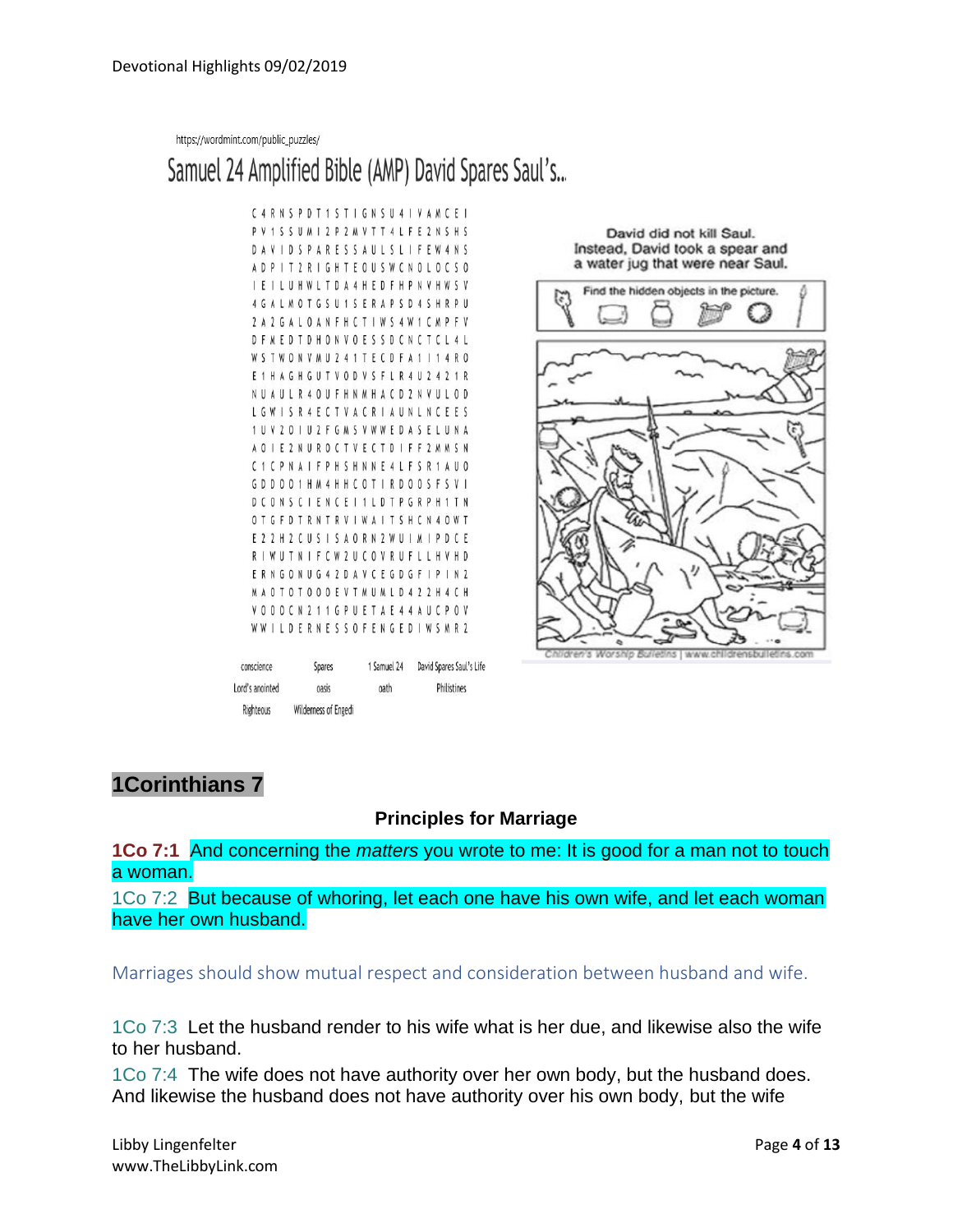does.

1Co 7:5 Do not deprive one another except with agreement for a time, to give yourselves to fasting and prayer. And come together again so that Satan does not try you because of your lack of self-control.

1Co 7:6 And I say this as a concession, not as a command.

1Co 7:7 For I wish that all men were even as I myself. But each one has his own gift from Elohim, one in this way and another in that.

To serve YHWH in full set-apartness; Paul seems to favor and advocate remaining single if the person can exercise self-control. In that way, a person could fully devote himself or herself to YHWH.

1Co 7:8 And I say to the unmarried and to the widows: It is good for them if they remain even as I am,

1Co 7:9 but if they do not have self-control, let them marry, for it is better to marry than to burn.

1Co 7:10 And to the married I command, not I, but the Master: A wife should not separate from a husband.

1Co 7:11 **But if she is indeed separated, let her remain unmarried or be restored to favor with her husband, and let a husband not send away a wife**.

Paul comments on unequally yoked marriages.

1Co 7:12 And to the rest I say, not the Master: If any brother has an unbelieving wife, and she thinks well to live with him, let him not send her away.

1Co 7:13 And a woman who has an unbelieving husband, and he thinks well to live with her, let her not send him away.

1Co 7:14 For **the unbelieving husband has been set-apart in the wife**, and the **unbelieving wife has been set-apart in the husband**. Otherwise your children would be unclean, but now they are set-apart.

1Co 7:15 And, if the unbelieving one separates, let him separate himself. A brother or a sister has not been enslaved in such matters. But Elohim has called us to peace.

1Co 7:16 For how do you know, O wife, whether you shall save your husband? Or how do you know, O husband, whether you shall save your wife?

We should live in the boundaries of our calling for each of us have been gifted by YHWH to carry out our life's purpose in Him.

1Co 7:17 Only, as Elohim has distributed to each one, as the Master has called each one, so let him walk. And so I order in all the assemblies.

1Co 7:18 Was anyone called while circumcised? Let him not become uncircumcised.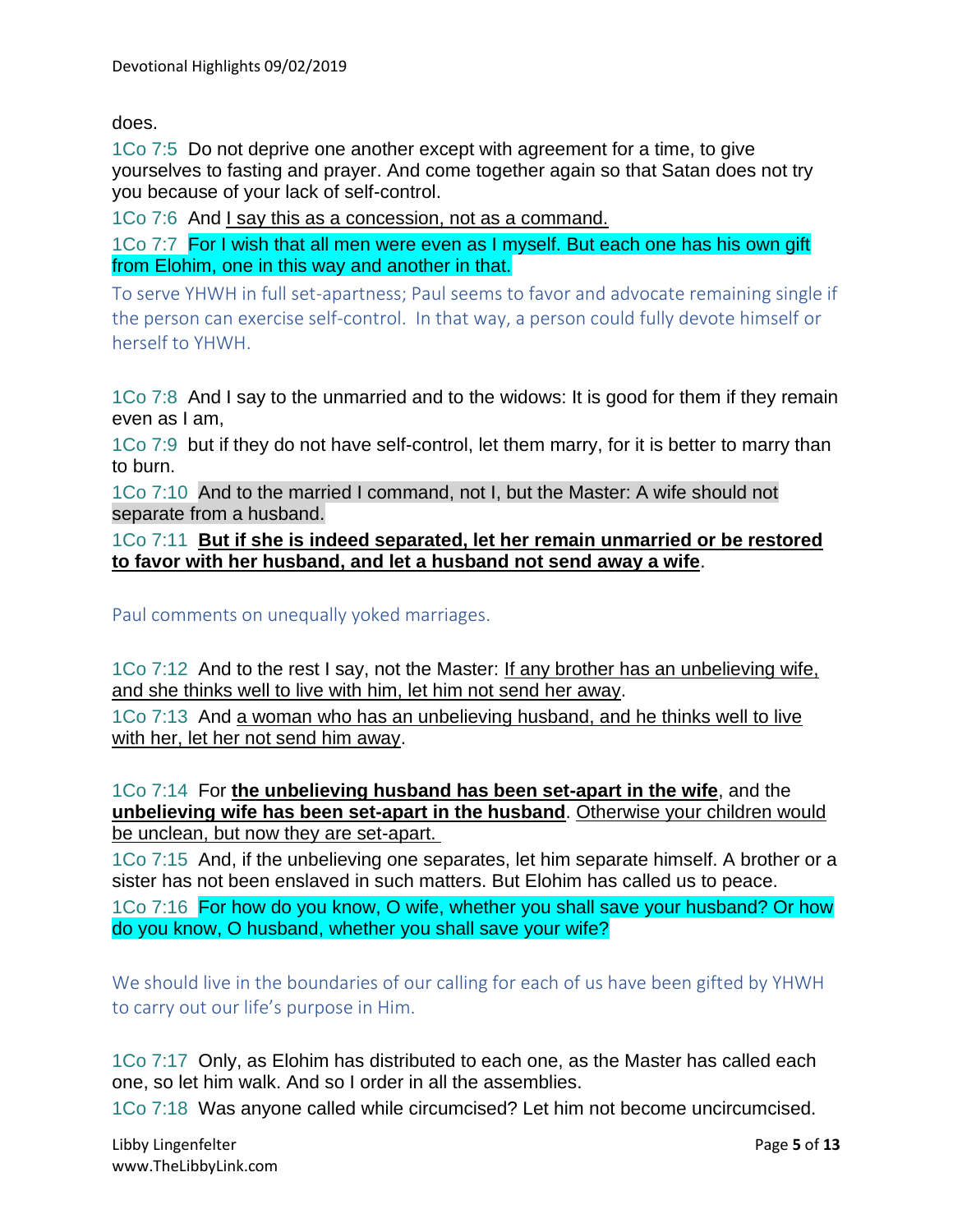Was anyone called while uncircumcised? Let him not be circumcised.

1Co 7:19 The circumcision is naught, and the uncircumcision is naught, **but the guarding of the commands of Elohim** *does matter***!**a Footnote: aSee Rom\_2:26-29.

Under the New Covenant of the Gospel Confirming Message we are now circumcised of heart. This is what Paul was instructing the Corinthians.

1Co 7:20 Let each one remain in the same calling in which he was called.

1Co 7:21 Were you called while a slave? It matters not to you, but if you are able to become free too, rather use it.

1Co 7:22 For he who is called in the Master while a slave is the Master's freed man. Likewise he who is called while free is a slave of Messiah.<sup>b</sup> Footnote: <sup>b</sup> Eph 6:6. 1Pe\_2:16.

1Co 7:23 You were bought with a price, do not become slaves of men.

1Co 7:24 Brothers, let each one remain with Elohim in that calling in which he was called.

### **The Unmarried and the Widowed**

1Co 7:25 And concerning maidens: I have no command from the Master, but I give judgment as one whom the Master in His compassion has made trustworthy.

1Co 7:26 I think then that this is good because of the present necessity, that it is good for a man to remain as he is.

- 1Co 7:27 Are you bound to a wife? Do not seek to be loosed.
- Are you loosed from a wife? Do not seek a wife.
- 1Co 7:28 But even if you should marry, you have not sinned.
- And if a maiden should marry, she has not sinned. But such shall have pressure in the flesh, but I would spare you.

Paul goes on to say that 'time is short.' If Paul was saying time was short in his day, how much more is the time short in our day. 'The time' is at our very door!

1Co 7:29 And this I say, brothers, the time is short, so that from now on even those who have wives should be as though they had none,

1Co 7:30 and those who weep as though they did not weep, and those who rejoice as though they did not rejoice, and those who buy as though they did not possess,

1Co 7:31 and those who use this world as not misusing it. For the scene of this world is passing away.

1Co 7:32 And I wish you to be without concern. He who is unmarried is concerned about the *matters* of the Master – how to please the Master.

1Co 7:33 But he who is married is concerned about the *matters* of the world – how to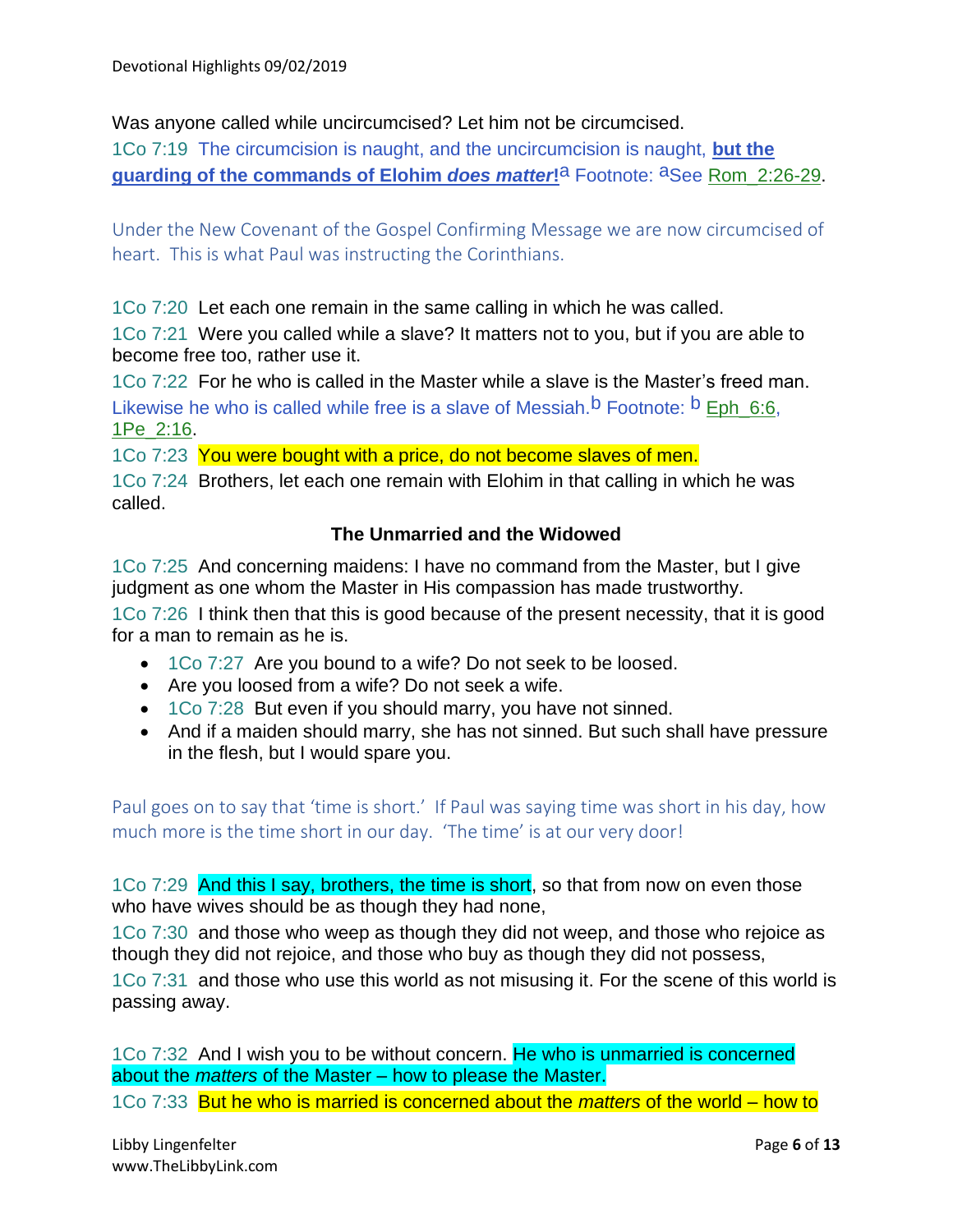### please his wife.

1Co 7:34 There is a difference between a wife and a maiden. The unmarried woman is concerned about the *matters* of the Master, that she might be set-apart both in body and in spirit. But she who is married is concerned about the matters of the world – how to please her husband.

1Co 7:35 And this I say for your own good, not to put a restraint on you, but for what is proper, and **to attend to the Master without distraction**.

1Co 7:36 And if anyone thinks he is behaving improperly toward his maiden, if she is past the flower of her youth, and so it should be, let him do what he desires, he does not  $sin - let$  them marry.

1Co 7:37 But he who stands steadfast in his heart, having no necessity, and has authority over his own desire, and has so decided in his heart to guard his own maiden, does well.

1Co 7:38 So then he who gives her in marriage does well, but he who does not give her in marriage does better.

1Co 7:39 A wife is bound by Torah as long as her husband lives, and if her husband dies, she is free to be married to whom she desires, only in the Master.

1Co 7:40 But she is better off if she remains as she is, according to my opinion. And I think I also have the Spirit of Elohim.

**Ezekiel 5** According to our chart, Ezekiel 5 also falls within the 13th scroll.

# **EZEKIEL 13 SCROLLS** REFERENCE CHART

1:1-2 - 7:27 (Priestly Commission of judgment discharged as 13 rebellious Israel has rejected the constitution set forth)

04/05/30

Let's add some timelines in association with our chronology dated scrolls to better evaluate timeframes and chronology in general. We are looking at one way to view Ezekiel's chronology by scroll date entries; but there are other approaches and considerations to take into account. We are bound to have some timeline conflicts that we should make note of when evaluating concepts. At the same time, we should value the insights and work that our brethren put forth. Each of us are part of one body in Messiah which aids, filters, and benefits us all into seeing more clearly in the mirror.

The general context of each chapter will also reveal the historical time period along with any future prophetic fulfillments. We are to read, contemplate, and absorb the Word and let His Ruach guide us into all truth.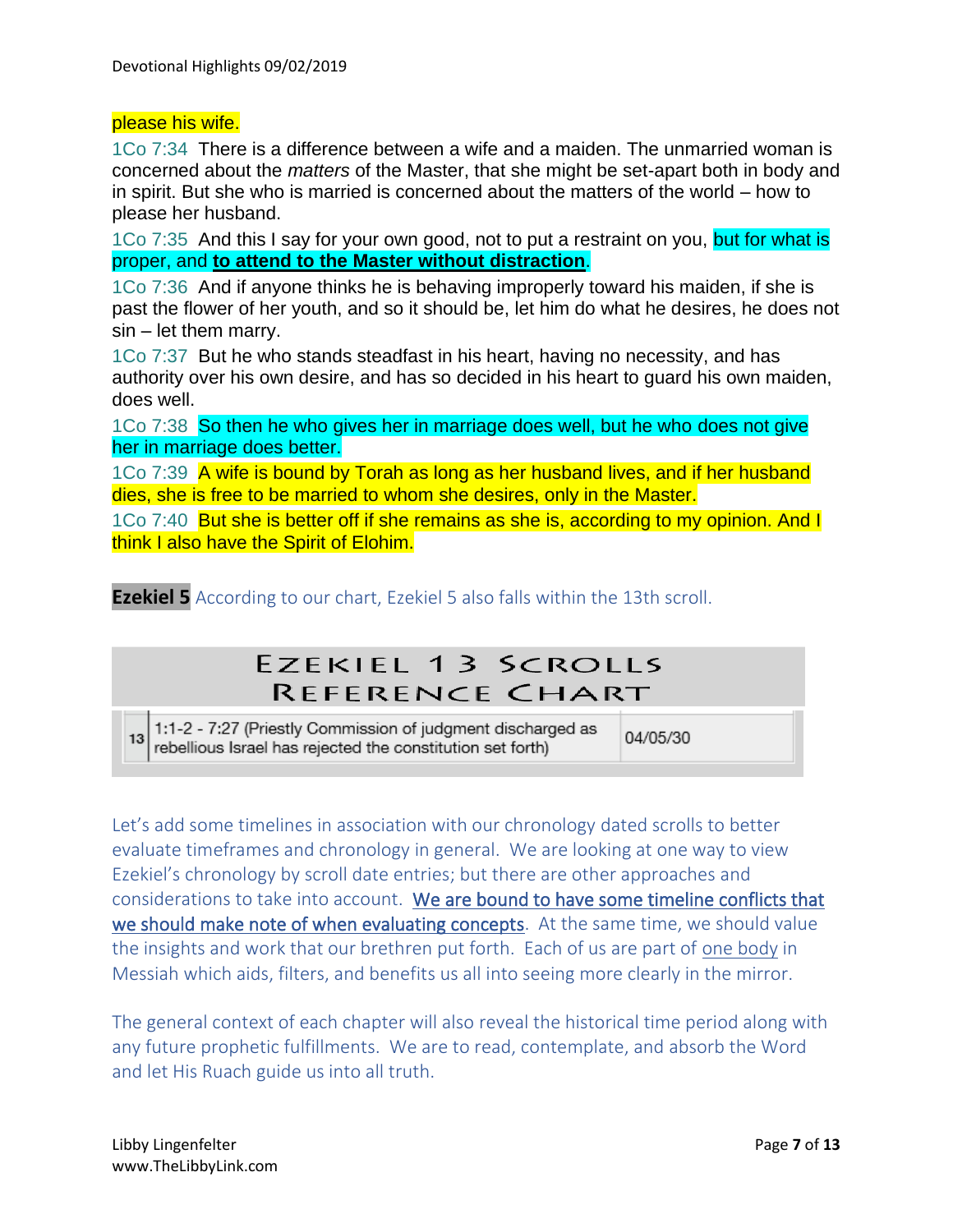Below are some 'general' timeline charts to aide us. I have not 'fully vetted' them but again, they will give us a general perspective of this historical period.

# The Exile of Judah Occurred in Three Waves

# **TIMELINE OF THE FALL & RETURN OF ISRAEL/JUDAH**

- . 722 Sargon II becomes king of Assyria Samaria falls:
- 722 The ten tribes of Israel go into captivity
- 612 Babylonians and Medes conquer Assyria
- 605 Nebuchadnezzar becomes king of Babylon
- 605 First wave of deportation of Jews to Babylon
- 605 Daniel is taken captive and begins to prophesy
- 601 Judah decides to realign itself with Egypt, Jeremiah warns
- · 597 Jehoachin becomes king of Judah
- · 597 Babylonians capture Jerusalem

597 Second wave of deportation to Babylon from ludah

.<br>586 The Babylonians destroy Jerusalem and the<br>Temple

586 Jerusalem's walls and gates are burned with fir-586 Third wave of Jews deported to Babylon 586 Babylonian Exile begins

- 539 The Fall of Babylon
- 538 Zerrubabel leads first Wave of Exiles return to Jerusalem
- 525 Cyrus of Persia captures Babylon releases Jews from captivity
- **458 Story of Esther in Persia**

457 Ezra leads Second Wave of Exiles to Jerusalem 133 Nehemiah leads Third Wave of Exiles to<br>Jerusalem

# **Ezekiel**

#### **TIMELINE (BC)**

| Jeremiah becomes a prophet to Judah     | 627 |
|-----------------------------------------|-----|
| <b>Daniel taken captive to Babylon</b>  | 605 |
| <b>Ezekiel taken captive to Babylon</b> | 597 |
| Ezekiel becomes a prophet to exiles     | 593 |
| Judah falls: Jerusalem destroyed        | 586 |
| <b>Ezekiel's ministry ends</b>          | 571 |
| <b>Babylon overthrown by Cyrus</b>      | 539 |
| First exiles return to Judah            | 538 |
|                                         |     |

Ezekiel 5 begins with YHWH continuing to direct Ezekiel to demonstrate another impending prophesy. So, YHWH is not only sending verbal prophecies to the people; he is having Ezekiel act out a *three-dimensional picture* of what will happen. A picture speaks a thousand words; and since they seem to be 'deaf' in many ways; possibly their 'sight' will help them comprehend the prophetic message.

#### **Jerusalem Will Be Destroyed**

**Eze 5:1** "And you, son of man, take a sharp sword, take it as a barber's razor, and you shall pass it over your head and your beard. And you shall take scales to weigh and divide the hair.

Ezekiel collects the hair from his head and beard and weighs them into exact 1/3 measurements. Each segment sends the people a prophetic message.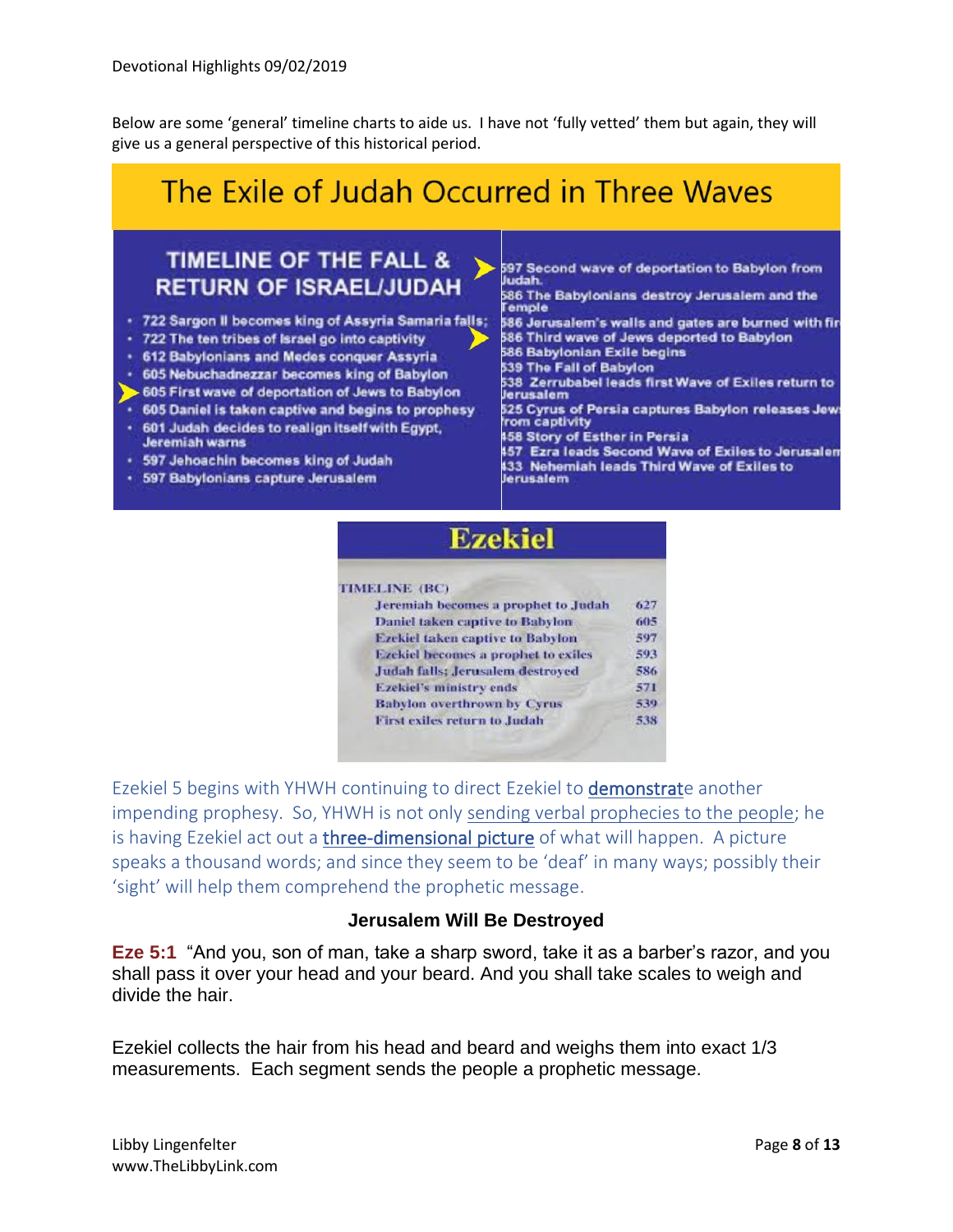- Eze 5:2 "**Burn with fire one-third in the midst of the city** when the days of the siege are completed.
- And you shall **take one-third and strike around it with the sword**,
- and **scatter one-third in the wind**. And I shall draw out a sword after them.
- Eze 5:3 "And you shall take a few *hairs* from there and bind them in the edge of your garment.
- Eze 5:4 "And take again some of them, and throw them into the midst of the fire, and burn them in the fire. From it a fire shall spread unto all the house of Yisra'ěl.

The hair collected is felt to represent people. A third of the people would apparently be trapped and burned amid the city. Apparently, Ezekiel still has his clay model of Jerusalem before him where he places 1/3 of the hair to burn. Another third was to be struck by the sword; and the last third scattered in the wind.

There would be a few 'remnant hairs' to be bound in the garment of the prophet/priest Ezekiel. And the fiery judgment would spread from Jerusalem to all the house of Israel.

# Eze 5:5 "Thus said the Master **יהוה**,

- 'This is Yerushalayim which I have set in the midst of the nations, with the *other* lands all around her.
- Eze 5:6 But she rebelled against My right rulings, doing wrong, more than the nations, and My laws more than the lands all around her. For they have rejected My right-rulings, and they have not walked in My laws.'

•

Eze 5:7 "Therefore thus said the Master **יהוה**,' Because you have rebelled more than the nations all around you, and have not walked in My laws, nor done My right-rulings, nor even done according to the right-rulings of the nations all around you,'

## Eze 5:8 therefore thus said the Master **יהוה**,

- 'Look I Myself am against you and **shall execute judgments in your midst before the eyes of the nations.**
- Eze 5:9 And I shall do among you what I have never done, and the like of which I never do again, because of all your abominations.
- Eze 5:10 Therefore fathers are going to eat their sons in your midst, and sons eat their fathers. And I shall execute judgments among you and **scatter all your remnant to all the winds.**

## Eze 5:11 Therefore, as I live,' declares the Master **יהוה**,

• 'because you have defiled My set-apart place with all your disgusting *matters* and with all your abominations, therefore I also withdraw. And My eye shall not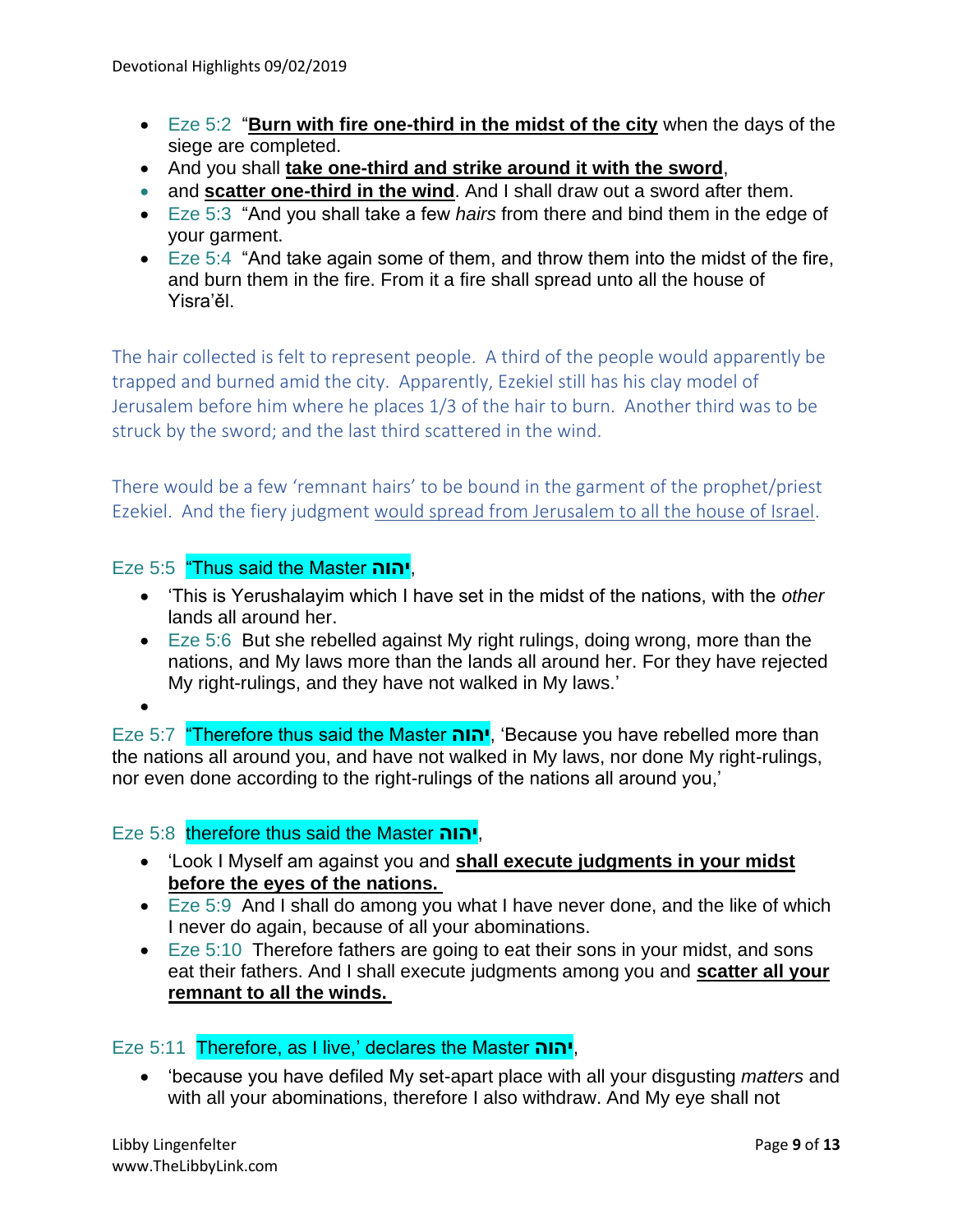pardon, nor shall I spare.

• Eze 5:12 One-third of you shall die of pestilence, and be consumed with scarcity of food in your midst. And **one-third** shall fall by the sword all around you. And I shall **scatter another third** to all the winds, and draw out a sword after them.

•

Eze 5:13 And My displeasure shall be completed. And I shall bring My wrath to rest upon them, and I shall be eased. And they shall know that I, **יהוה**, have spoken it in My ardor, **when I have completed My wrath** upon them.

Eze 5:14 And I shall make you a waste and a reproach among the nations that are all around you, before the eyes of all who pass by.

Eze 5:15 And it shall be a reproach, an object of scorn, a warning, and an astonishment to the nations that are all around you, when I execute judgments among you in displeasure and in wrath and in heated chastisements. I, **יהוה**, have spoken.

- Eze 5:16 When I send against them the evil arrows of scarcity of food which shall be for their destruction, which I send to destroy you, I shall increase the scarcity of food upon you and cut off your supply of bread.
- Eze 5:17 And I shall send against you scarcity of food and evil beasts, and they shall bereave you. And pestilence and blood shall pass through you, while I bring the sword against you. I, **יהוה**, have spoken.' "

#### ------------------------------------------------------

Now let's take pause and keep in mind T. H. Whitehouse's observations by reviewing this excerpt from his paper. I summarized some key points below:

# 1<sup>st</sup> year of captivity of King Jehoiachin (599 B.C. from 2Kings 24:15)

- That captivity endured in degradation for 37 years. (2Kings 25:27-30)
- Ezekiel's visions and revelations cover some 25 years (Eze. 1:1-3)
	- o Docket entry shows Ezekiel's first prophecies starting in 5<sup>th</sup> year (which would be approximately 594 B.C.) – This is considered to be referencing a 'possible' missing scroll and/or a docket date entry.
- Quote excerpt T. H. Whitehouse: "…chapter 40, verse 1, `the five and twentieth year', but with the notable addition `of our captivity', i.e., the captivity of those who were carried away with Jehoiachin; and this, of course, is implied in chapter 1, verse 1, where we should read `the thirtieth year (of our, or of Jehoiachin's, captivity)'…" Therefore, it appears that chapter 40 would be occurring at 574 B.C. using the  $1<sup>st</sup>$  year of King Jehoiachin's captivity as 599 B.C. above; adjusting 25 years (which of course B.C. dates get smaller with time).
- So, if the implied (of our, or of Jehoiachin's captivity to Eze.  $1:1[30^{th}$  year] is correct); it seems we would reach the date period of 569 B.C. for this 13<sup>th</sup> scroll. **Therefore**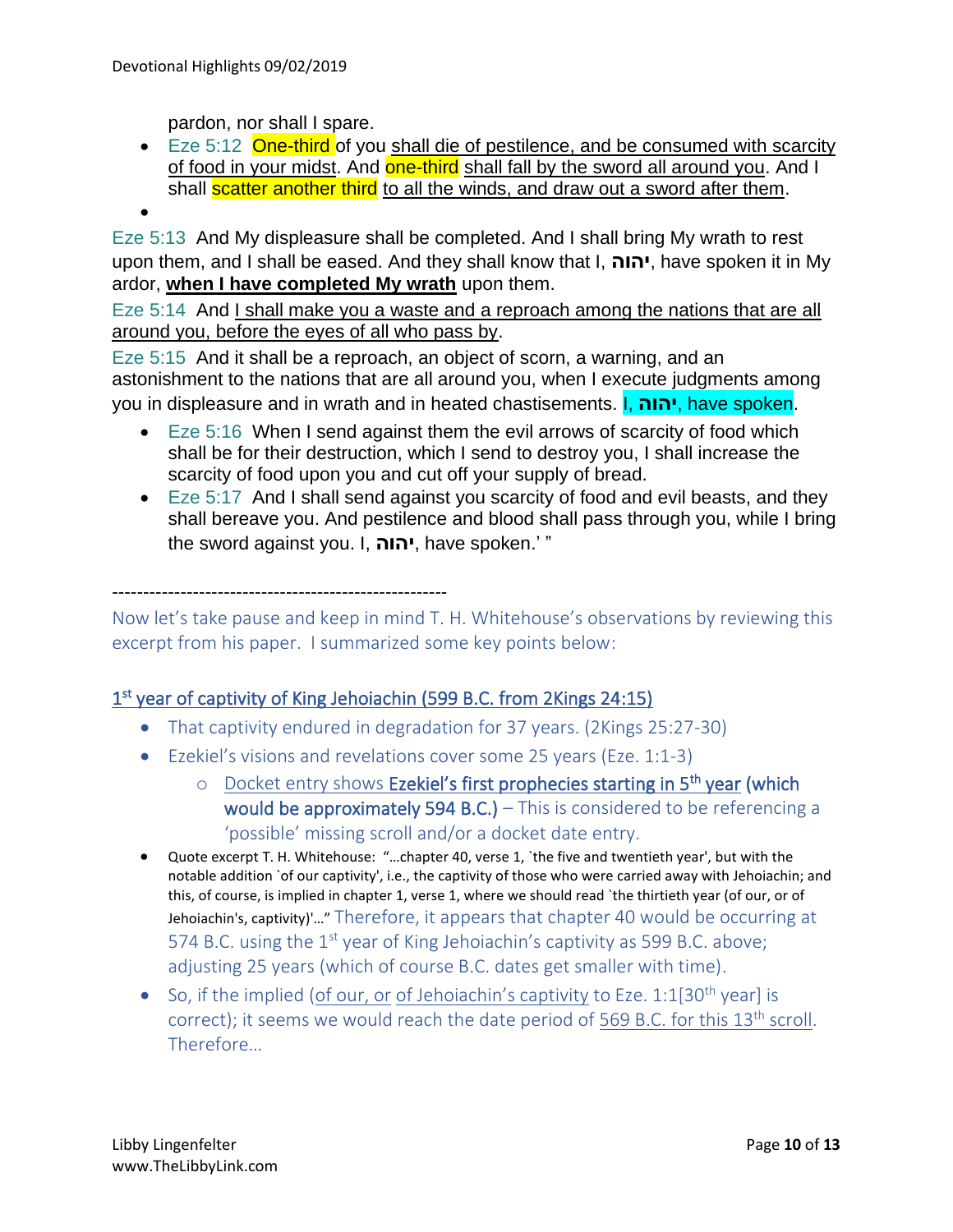My question I believe we should ponder is; which destruction of Jerusalem is Ezekiel prophesying of in Ezekiel Chapter 5? If my dates are correct and if we continue to follow the T. H. Whitehouse's scroll dates; it appears it would possibly apply to the future 68-70 A.D. destruction; and could point as well to the 'end of days' destruction of Jerusalem. We know prophecy usually has 2-3 fulfillments.

I say this because it appears, that the final destruction date of 586 B.C. of the Babylonian siege on Jerusalem *of which Ezekiel was exiled PRIOR in the '2<sup>nd</sup> wave'* would have already passed; based on the 30<sup>th</sup> year date stamp on the  $13<sup>th</sup>$  scroll of Jehoiachin's captivity. The 3 waves of destruction/exile approximately occurred between 605 B.C. to 586 B.C. with King Jehoiachin's exile in 599 B.C.; and Ezekiel's first prophecy in exile approximately 594 B.C.

Food for thought as we move forward.

[Excerpt segment of T. H. Whitehouse's paper from which I summarized points]

"…The system of dating all through is as from the first year of the captivity of King Jehoiachin, 599 B.C. (2 *Kings* 24:15). That captivity was endured in degradation for thirty-seven years, but was afterwards much alleviated (2 *Kings* 25:27-30). Ezekiel's visions and revelations covered in all some twenty-five years of this period (ch.1:1-3).

It is stated in the editorial note of chapter I, verses 2 and 3' that Ezekiel received his first prophetical communication in the fifth year of king Jehoiachin's captivity', but of this no record has been preserved, though the date should be carefully noted as indicating the datal method of the Book.

Chapters 1 to 7 inclusive are dated in chapter 1, verse 1, as containing visions, etc., given 'in the thirtieth year'.

A somewhat similar expression occurs in chapter 40, verse I, `the five and twentieth year', but with the notable addition `of our captivity', i.e., the captivity of those who were carried away with Jehoiachin; and this, of course, is implied in chapter 1, verse 1, where we should read `the thirtieth year (of our, or of Jehoiachin's, captivity)'; and so on throughout the Book, thus making this important system of dates both simple and harmonious.

For the clearing up of the difficulties of this Book too much attention cannot be given to this system of the dating of the prophet's messages.

Actually, the *earliest* dated set of Ezekiel's extant prophecies is that given in chapters 8-19 (`in the sixth year', etc.), and the subsequent sets go on in rather interrupted sequence up to those given in chapters 32-39, dated `the twelfth year'. Then occurs a long interval of silence lasting thirteen years, after which the temple series of visions, etc., is given in the set dated `the five and twentieth year of our captivity', chapters 40-48.

So then actually the *last* dated set of prophecies and visions is that which is placed at the beginning of the Book, chapters 1 to 7, which bears in chapter 1, verse 1, the very latest date of all, `the thirtieth year', that is to say, five years *after* those in chapters 40-48.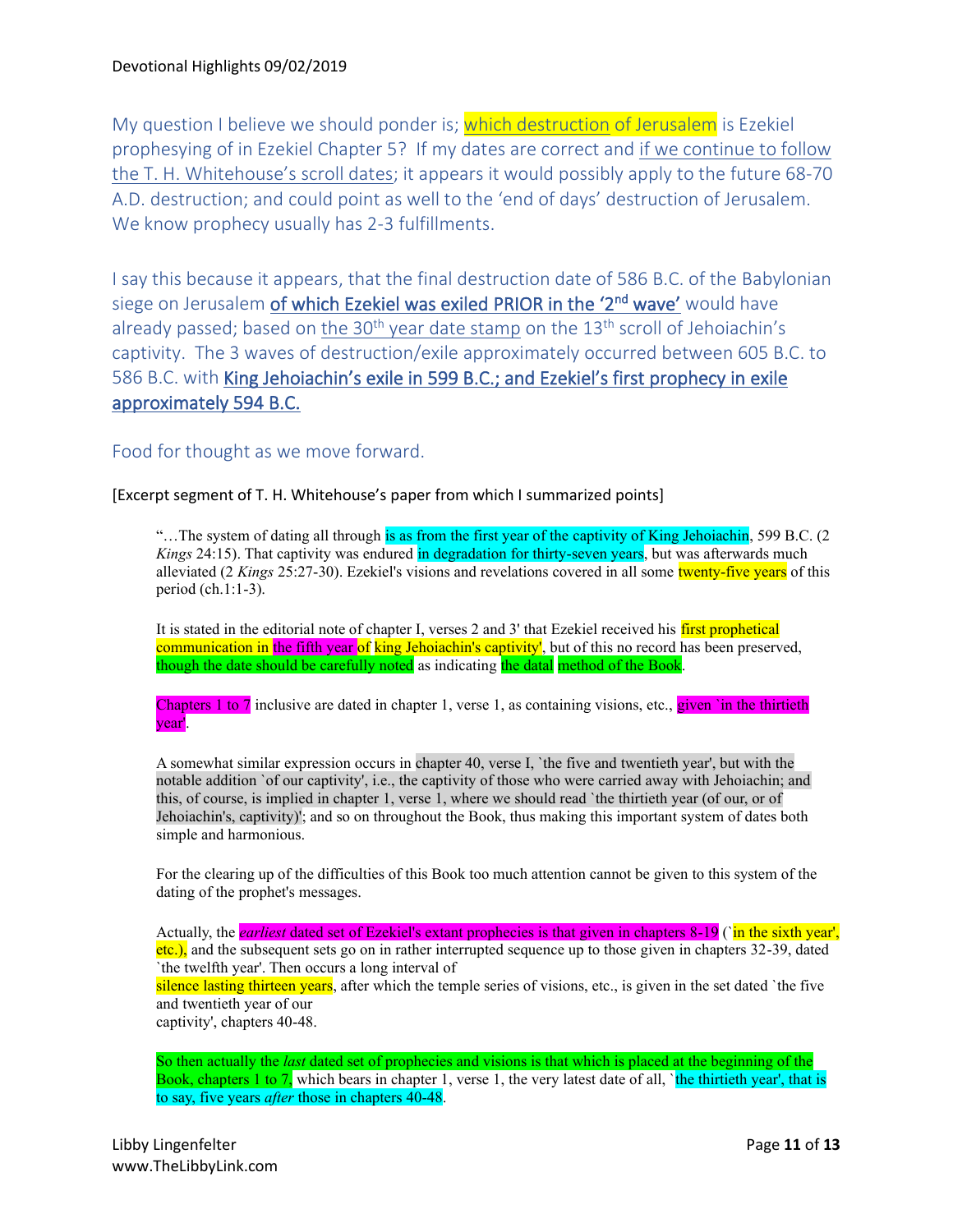It cannot be too emphatically stressed that the closing chapters of the Book antedate the opening chapters by five years! This, indeed, is the key to the puzzle of the last nine chapters with their seemingly flat negation of some chief Christian fundamentals, and it opens the way to a reasonable, consistent and wonderfully illuminating interpretation of one of the most difficult parts of this great Book…"

# **Psalm 42 & 43**

One cannot read Psalm 42 & 43 and not also think of Job. Valley experiences are never easy. These are times of rejection; seclusion; and loneliness. Whether we are on the mountain top or in the valley, we should pant and thirst for Him; and wait.

Even if it feels as if the whole world is against us or doesn't care; He cares. He will never leave us or forsake us. His rod and His staff comforts those that are positioned close to him and are waiting. With the Good Shepherd, one is never alone. With Him there is always hope. He never slumbers or sleeps while watching over His flock.

By day the Good Shepherd is lovingly committed to us and by night His song is in our hearts. His Presence is felt and heard. Until we tabernacle with Him face to face, our being moans in the midst of this fallen reality, just as all creation moans for the great glorification yet to come.

Like David, we too cry out and He hears our needs.

# **Why Are You Cast Down, O My Soul?**

**Psa 42:1** As a deer longs for the water streams, So my being longs for You, O Elohim. Psa 42:2 My being thirsts for Elohim, for the living Ěl. When shall I enter in to appear before Elohim?

Psa 42:3 My tears have been my food day and night, While they say to me all day, "Where is your Elohim?"

Psa 42:4 These I remember, and pour out my being within me. For I used to pass along with the throng; I went with them to the House of Elohim, With the voice of joy and praise, A multitude celebrating a festival!

Psa 42:5 Why are you depressed, O my being? And *why* are you restless within me? Wait for Elohim: for I shall yet thank Him, *For* the deliverance of His face!

Psa 42:6 O my Elohim, my being is depressed within me; Therefore I remember You from the land of the Yarděn, And from the heights of Ḥermon, From Mount Mits'ar.

Psa 42:7 Deep calls to deep at the sound of Your waterfalls; All Your waves and breakers passed over me.

Psa 42:8 By day **יהוה** commands His loving-commitment, And by night His song is with me; A prayer to the Ěl of my life.

Psa 42:9 I say to Ěl my Rock, "Why have You forgotten me? Why do I go mourning because of the oppression of the enemy?"